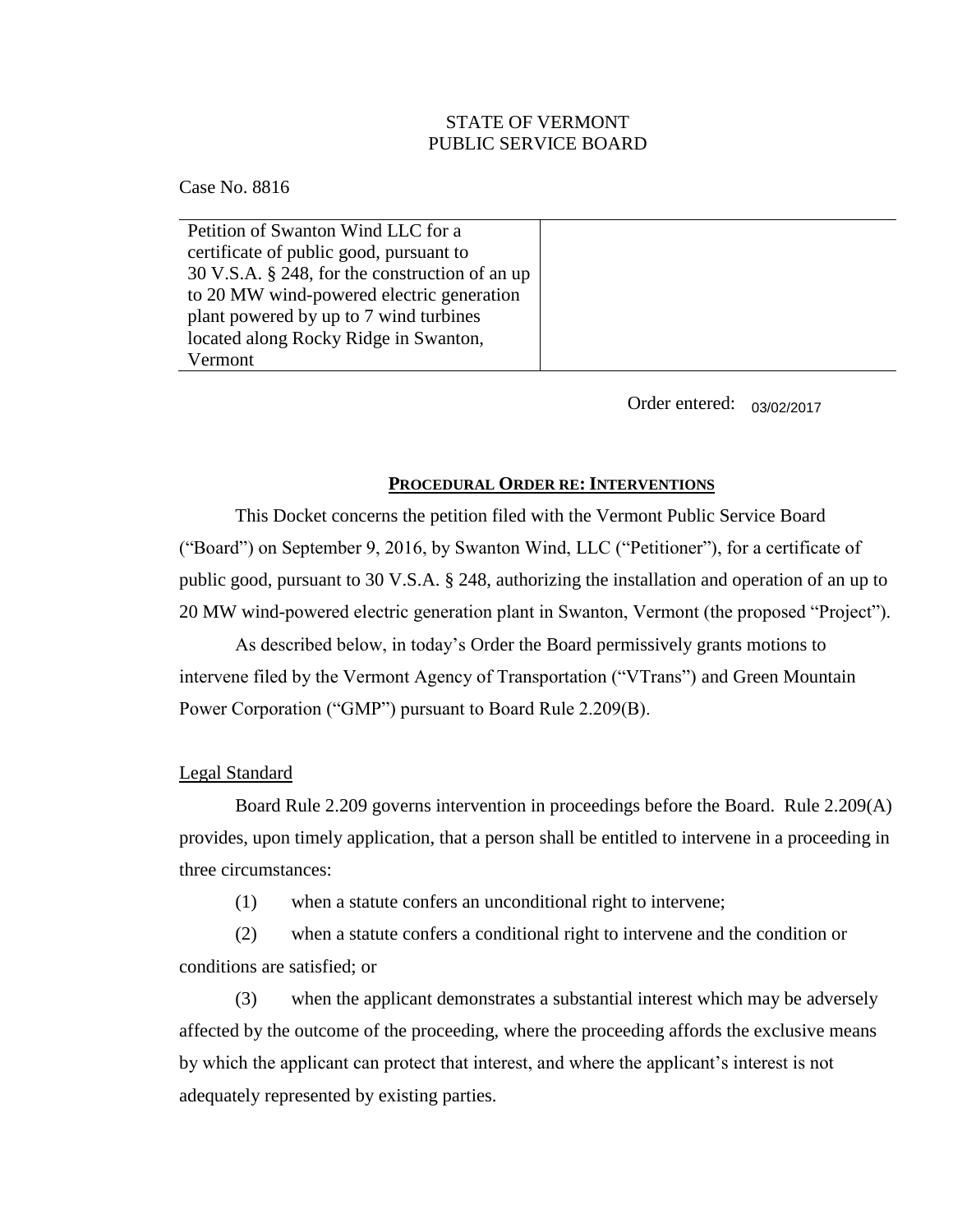In addition, Rule 2.209(B) reserves to the Board the authority to grant intervenor status on a permissive basis when an applicant "demonstrates a substantial interest which may be affected by the outcome of the proceeding." In exercising the discretionary authority reserved in Rule 2.209(B), the Board considers three factors:

(1) whether the applicant's interest will be adequately protected by other parties;

(2) whether alternative means exist by which the applicant's interest can be protected; and

(3) whether intervention will unduly delay the proceeding or prejudice the interests of existing parties or of the public.

Rule 2.209(C) further provides that the Board may impose certain restrictions on an intervenor's participation in a proceeding. Specifically, the Board may restrict such party's participation to only those issues in which the party has demonstrated an interest; may require such party to join with other parties with respect to appearance by counsel, presentation of evidence, or other matters; or may otherwise limit such party's participation, all as the interests of justice and economy of adjudication require.

#### The VTrans motion

On February 15, 2017, VTrans filed a motion to intervene in this proceeding. VTrans states that it is the state agency charged with oversight of Vermont's airports and the promotion of aeronautical safety and notes the proximity of the Project to the Franklin County State Airport. VTrans is concerned about potential impacts to the airport both as a transportation facility as well as a public investment.

The Petitioner does not object to the intervention of VTrans provided its intervention is limited to the interests identified in its motion.

The Vermont Department of Public Service ("Department") has no objection to VTrans' intervention request.

The motion to intervene filed by VTrans is hereby granted on a permissive basis pursuant to Board Rule 2.209(B), limited to the interests identified in its motion.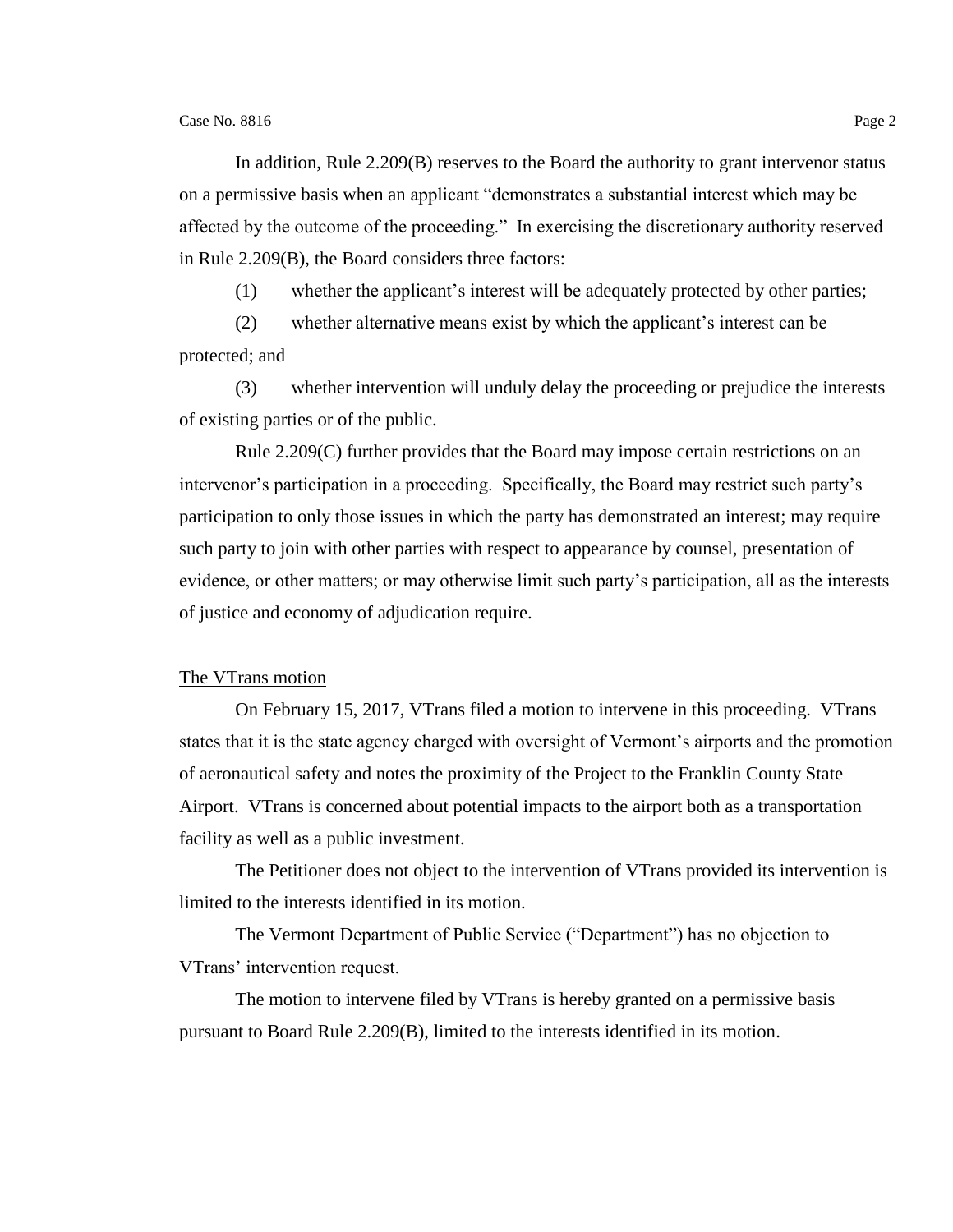### The GMP motion

On February 16, 2017, GMP filed a motion to intervene in this proceeding. GMP seeks to intervene to address whether the Project: (1) is needed to meet a present and future demand for service; (2) will result in an economic benefit to the State and its residents; and (3) will adversely affect system stability and reliability. GMP states that it has a substantial interest that may be affected by the outcome of this proceeding because: (1) it would be obligated to purchase Project power under a power purchase agreement proposed by the Petitioner under Board Rule 4.100; (2) the Project may have the potential to cause new power-flow patterns, system upgrades, and operational requirements; and (3) GMP's investments in certain generation facilities in northern Vermont could be impacted by potential curtailments if the Project is developed.

The Petitioner does not object to GMP's intervention on the issues of need for the Project and system stability and reliability. However, the Petitioner does object to GMP's intervention on economic benefit, asserting that GMP has not demonstrated a unique interest on that issue different from that of the general public.

The Department has no objection to GMP's intervention request.

We hereby grant GMP permissive intervention pursuant to Board Rule 2.209(B) for the interests identified in its motion. We find that GMP has sufficiently demonstrated a unique interest in the issue of economic benefit. As the state's largest retail distribution electric utility, impacts to GMP's rates could have an economic impact throughout much of Vermont. GMP also may have both a unique perspective on this issue as well as access to information that may be helpful to the Board in considering the issues before it in this proceeding.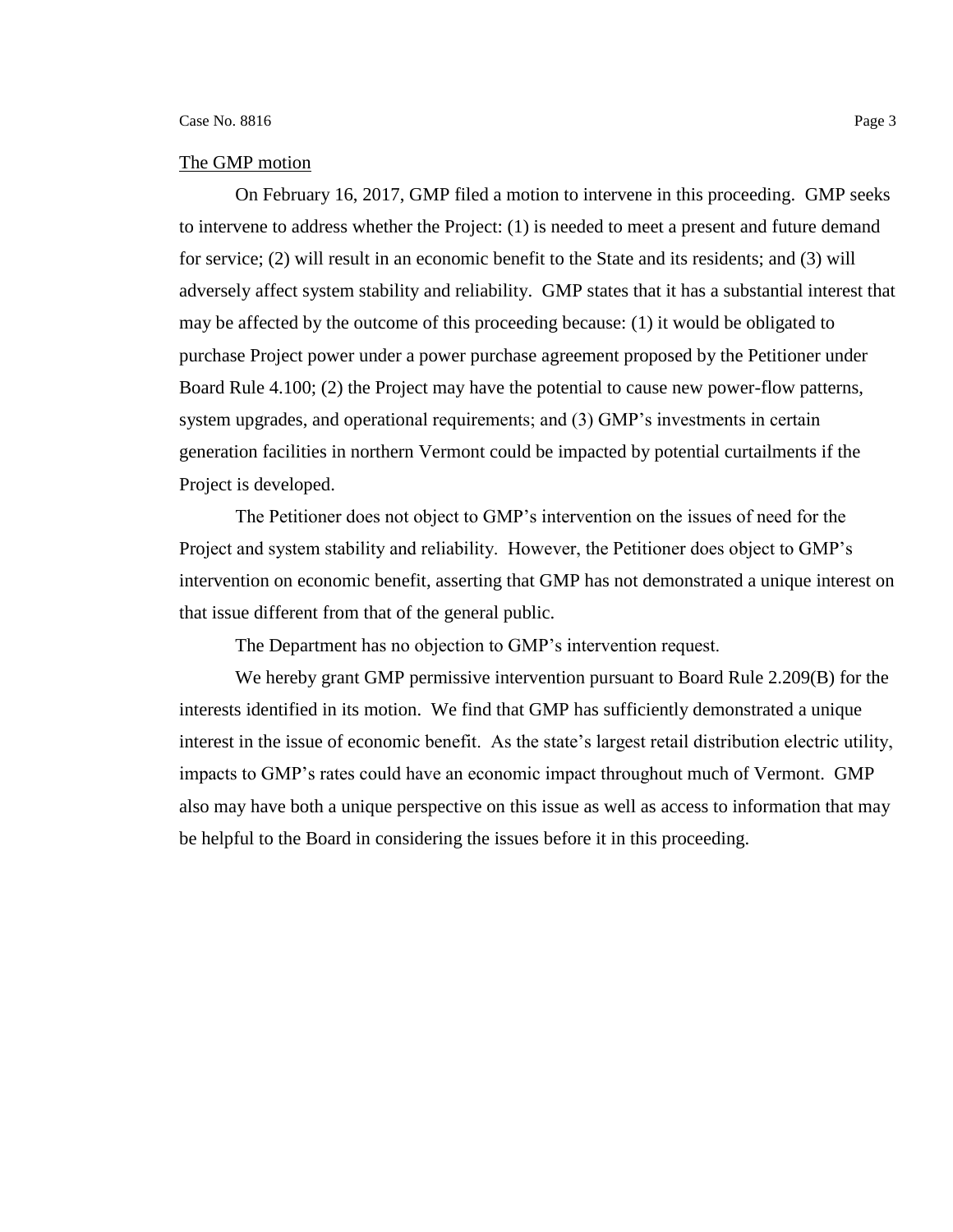Case No. 8816 Page 4

## **SO ORDERED.**

Dated at Montpelier, Vermont this 2nd day of March, 2017.



OFFICE OF THE CLERK

| Filed:  | March 2, 2017      |                 |
|---------|--------------------|-----------------|
| Attest: |                    | $h/R$ , $f_{H}$ |
|         | Clerk of the Board |                 |

*Notice to Readers: This decision is subject to revision of technical errors. Readers are requested to notify the Clerk of the Board (by e-mail, telephone, or in writing) or any apparent errors, in order that any necessary corrections may be made. (E-mail address: psb.clerk@vermont.gov)*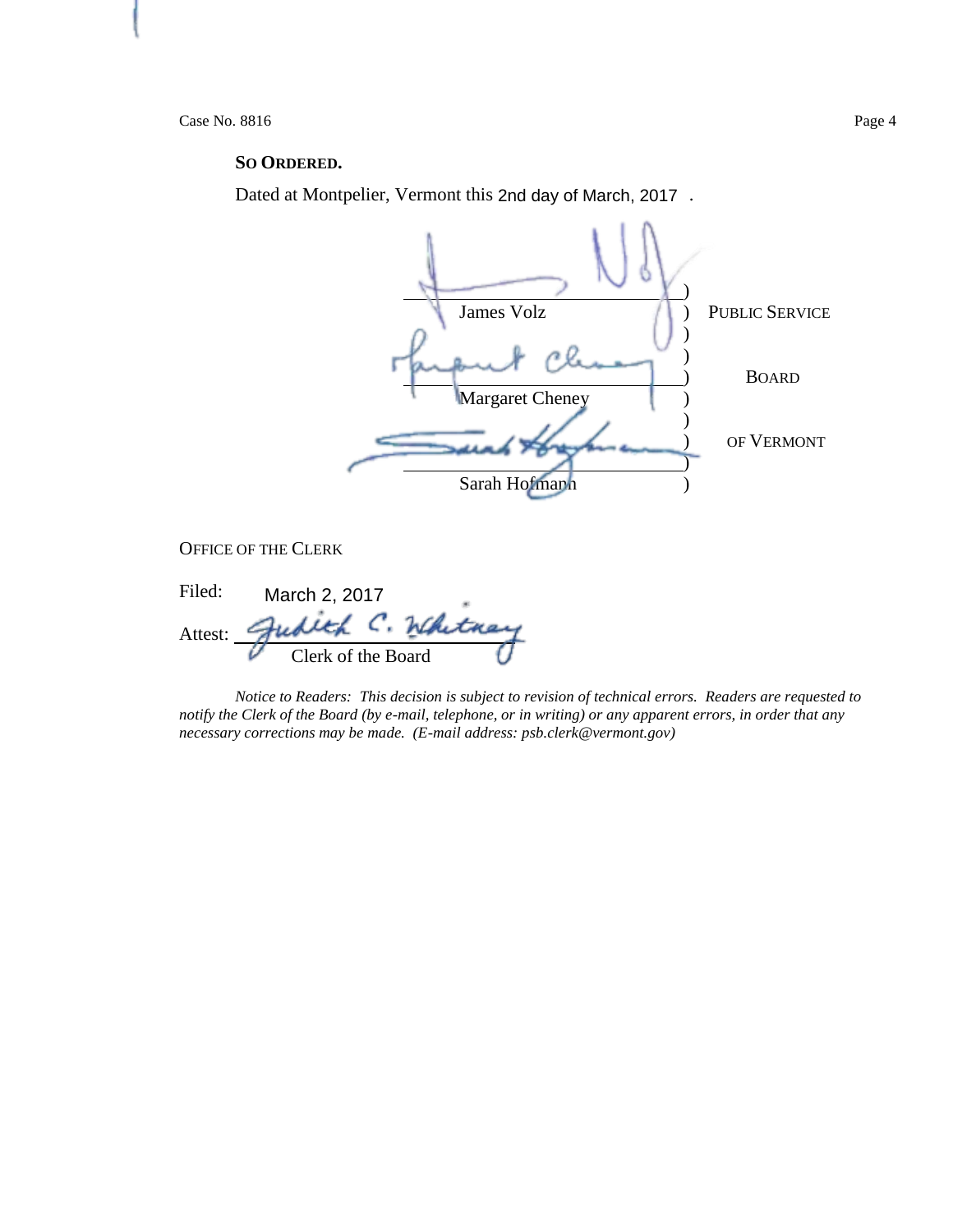PSB Case No. 8816 - SERVICE LIST

## Parties:

Edward Adrian, Esq. Monaghan Safar Ducham PLLC 156 Battery Street Burlington, VT 05401 eadrian@msdvt.com

^Dale Azaria, Esq. Vermont Division for Historic Preservation 1 National Life Drive Davis Building, 6th Floor Montpelier, VT 05620-0501 dale.azaria@vermont.gov

^Jennifer Belanger, *pro se* 4 Marcel Drive St. Albans, VT 05478

^Diane Bell, *pro se* P.O. Box 1603 Williston, VT 05495 Diane.lizzyb@gmail.com

^Erynn Boudreau, *pro se* 13 Rocky Ridge Road Saint Albans, VT 05478 erynn.hale@gmail.com

^Tyrell Boudreau, *pro se* 13 Rocky Ridge Road St. Albans, VT 05478 erynn.hale@gmail.com

^Mark Bushey, *pro se* 2499 Highgate Road Saint Albans, VT 05478 markb12@comcast.net

^Mary Bushey, *pro se* 2499 Highgate Road Saint Albans, VT 05478 marybushey@comcast.net (for Town of Fairfield) (for Selectboard and Planning Commission of the Town of Swanton)

(for Vermont Division for Historic Preservation)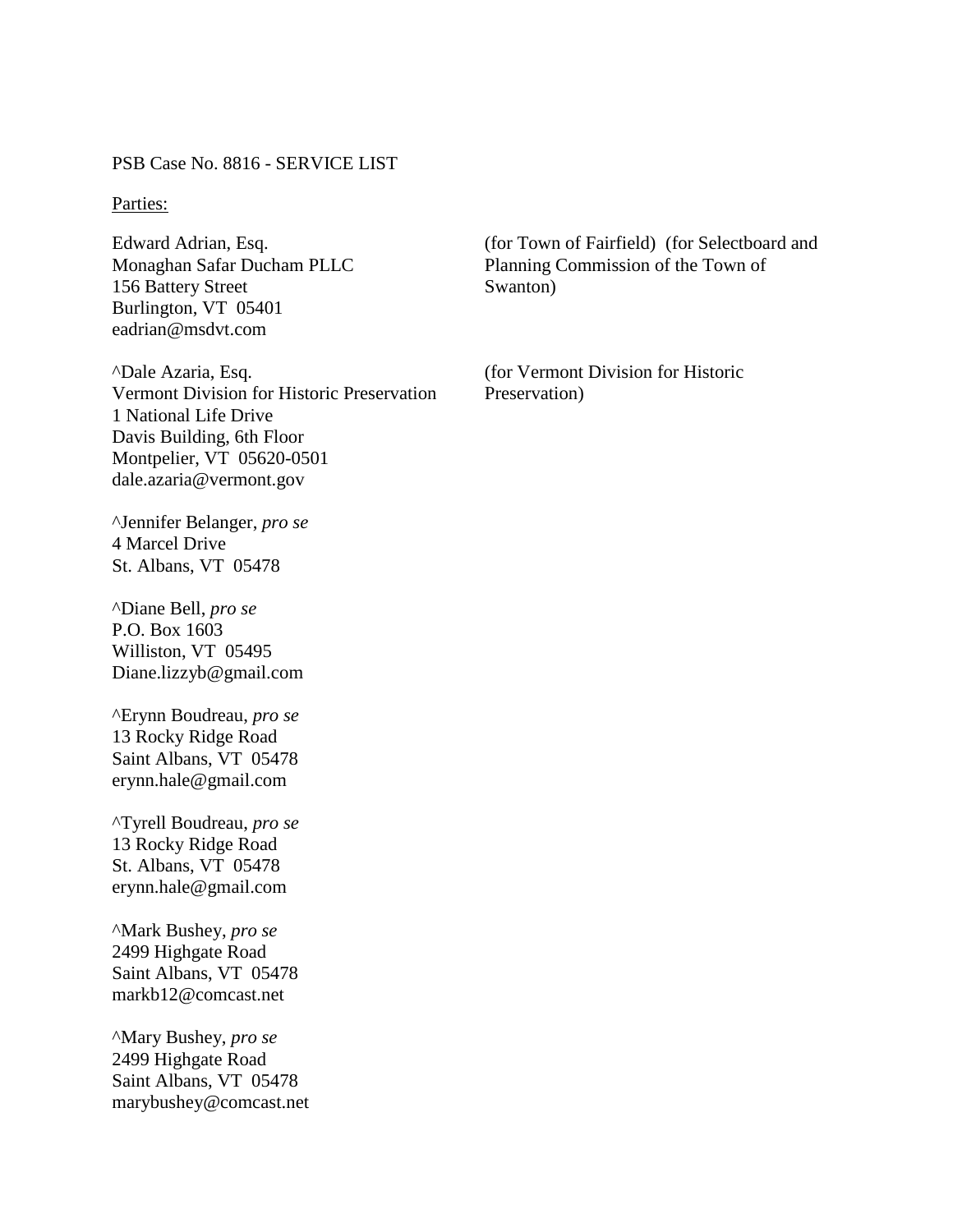^David Butterfield, *pro se* 1954 Sheldon Road Saint Albans, VT 05478 Dave@vttireonline.com

Leslie A. Cadwell, Esq. Legal Counselors & Advocates, PLC P.O. Box 827 Castleton, VT 05735 lac@lac-lca.com

^Bruce Collopy, *pro se* 157 Swizler Point Fairfield, VT 05455 collopyfamilyfarm@gmail.com

^Sally Collopy, *pro se* 157 Swizler Point Fairfield, VT 05455 collopyfamilyfarm@gmail.com

^Jessica Decker, *pro se* 2 Marcel Drive Saint Albans, VT 05478

^Lance Desautels, *pro se* 2 Marcel Drive St. Albans, VT 05478

^Luc Deslandes, *pro se* 1914 Sheldon Road, Apt. A Saint Albans, VT 05478 mdandld@comcast.net

^Michelle Deslandes, *pro se* 1914 Sheldon Road, Apt. A St. Albans, VT 05478 mdandld@comcast.net

^Brian Dubie, *pro se* 770 McKenzie Road Fairfield, VT 05455 briandubie@gmail.com (for Swanton Wind LLC)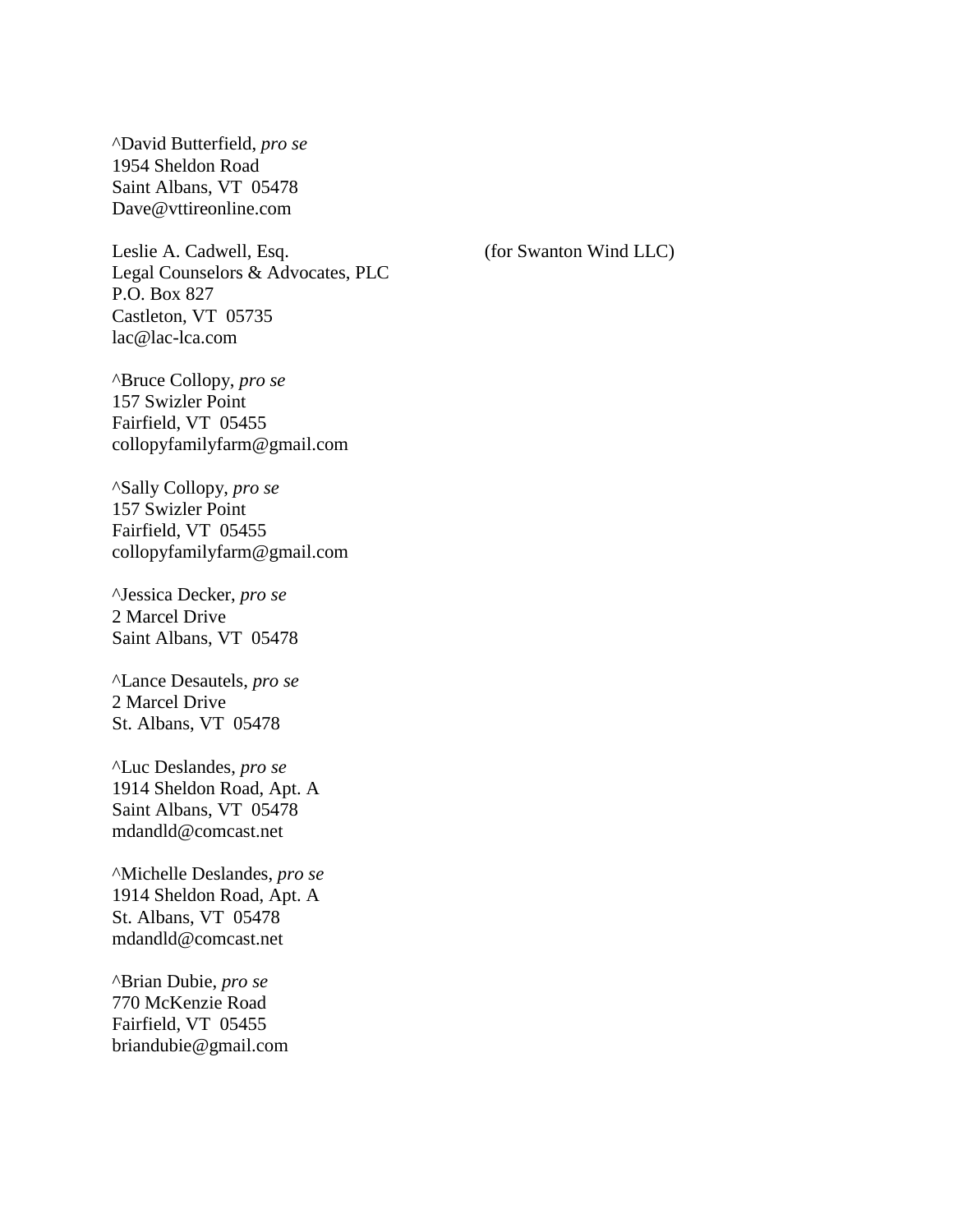^Marianne Dubie, *pro se* 1086 McKenzie Road Fairfield, VT 05483 grnmtnmaple@gmail.com

^Mark Dubie, *pro se* 1086 McKenzie Road Sheldon, VT 05483 markddubie@gmail.com

^Penny Dubie, *pro se* 770 McKenzie Road Fairfield, VT 05455 pennydubie@gmail.com

John K Dunleavy Vermont Agency of Transportation One National Life Drive Montpelier, VT 05633 John.Dunleavy@vermont.gov

^Daniel Dunne, *pro se* 1185 Davis Avenue Dunedin, FL 34698 dan.m.dunne@gmail.com

^Nancy Dunne, *pro se* 1185 Davis Avenue Dunedin, FL 34698 nanadd100@gmail.com

^William F. Ellis McNeil, Leddy & Sheahan 271 South Union Street Burlington, VT 05401 wellis@mcneilvt.com

^Edward Ferguson, III, *pro se* 19 Rocky Ridge Road Saint Albans, VT 05478 sarahferguson333@gmail.com

^Sarah Ferguson, *pro se* 19 Rocky Ridge Road St. Albans, VT 05478 sarahferguson333@gmail.com (for Vermont Agency of Transportation)

(for City of Burlington Electric Department)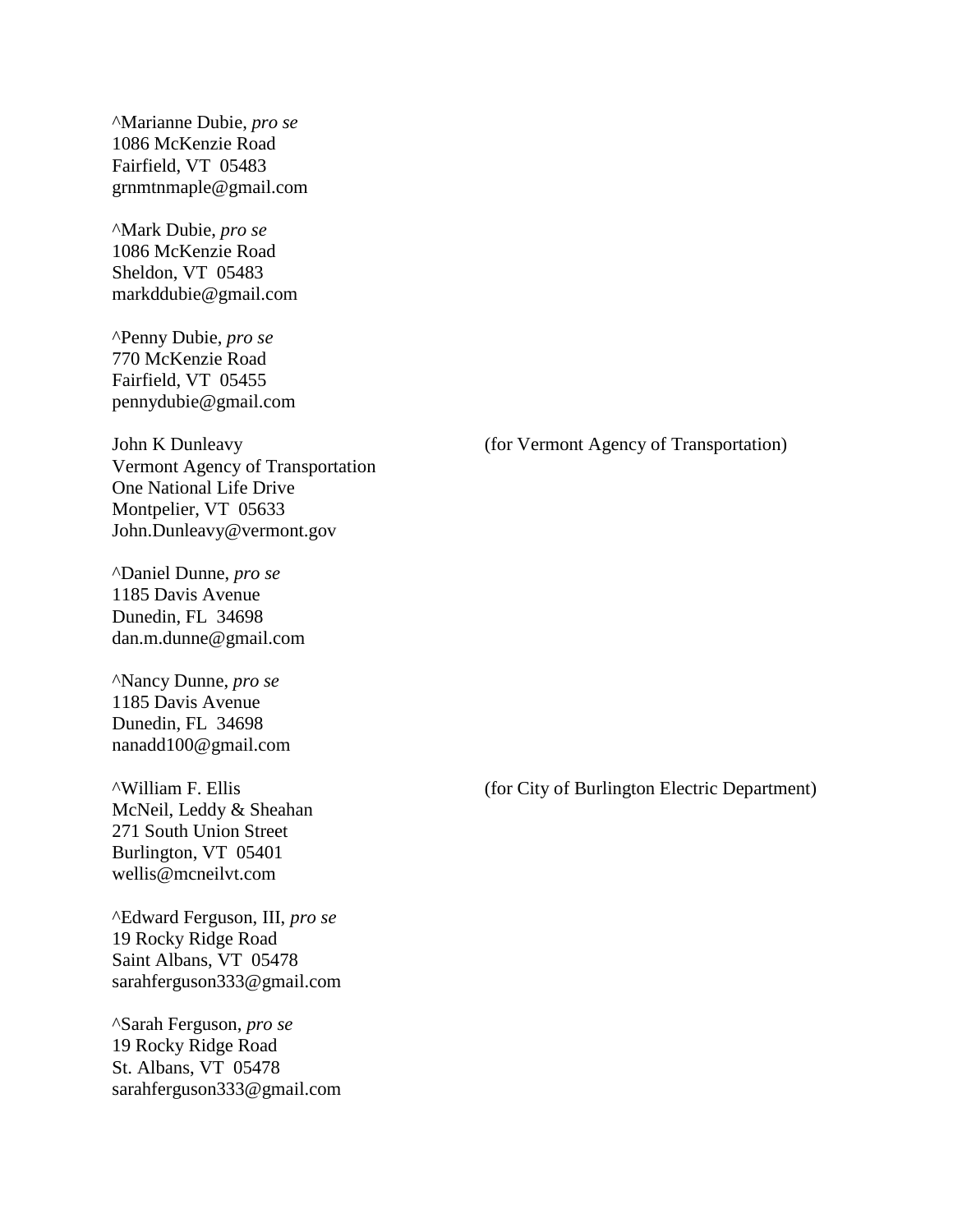^Kenneth Fox, *pro se* 1736 Reynolds Road Fairfield, VT 05455 lumar@myfairpoint.net

^Danielle Garrant, *pro se* 1 Tremblay Road Saint Albans, VT 05478

^Ian Garrant, *pro se* 1 Tremblay Road St. Albans, VT 05478

^David A. Goodrich, *pro se* 2717 Nodyne Drive Nashville, TN 37214 xkejagman68@aol.com

^Dennis Hendy, *pro se* P.O. Box 1603 Williston, VT 05495 djhendy1@gmail.com

^Cindy Ellen Hill, Esq. Hill Attorney PLLC 144 Mead Lane Middlebury, VT 05753 lawyerhill@yahoo.com

^Mary Hunter, *pro se* 87 Lebel Drive Saint Albans, VT 05478

^Paula J. Kane, *pro se* 12 Farrar Street Saint Albans, VT 05478-1540

Melanie Kehne, Esq. Office of the Attorney General 109 State Street Montpelier, VT 05609-1001 melanie.kehne@vermont.gov

(for Christine Lang) (for Dustin Lang)

(for Vermont Agency of Agriculture, Food and Markets)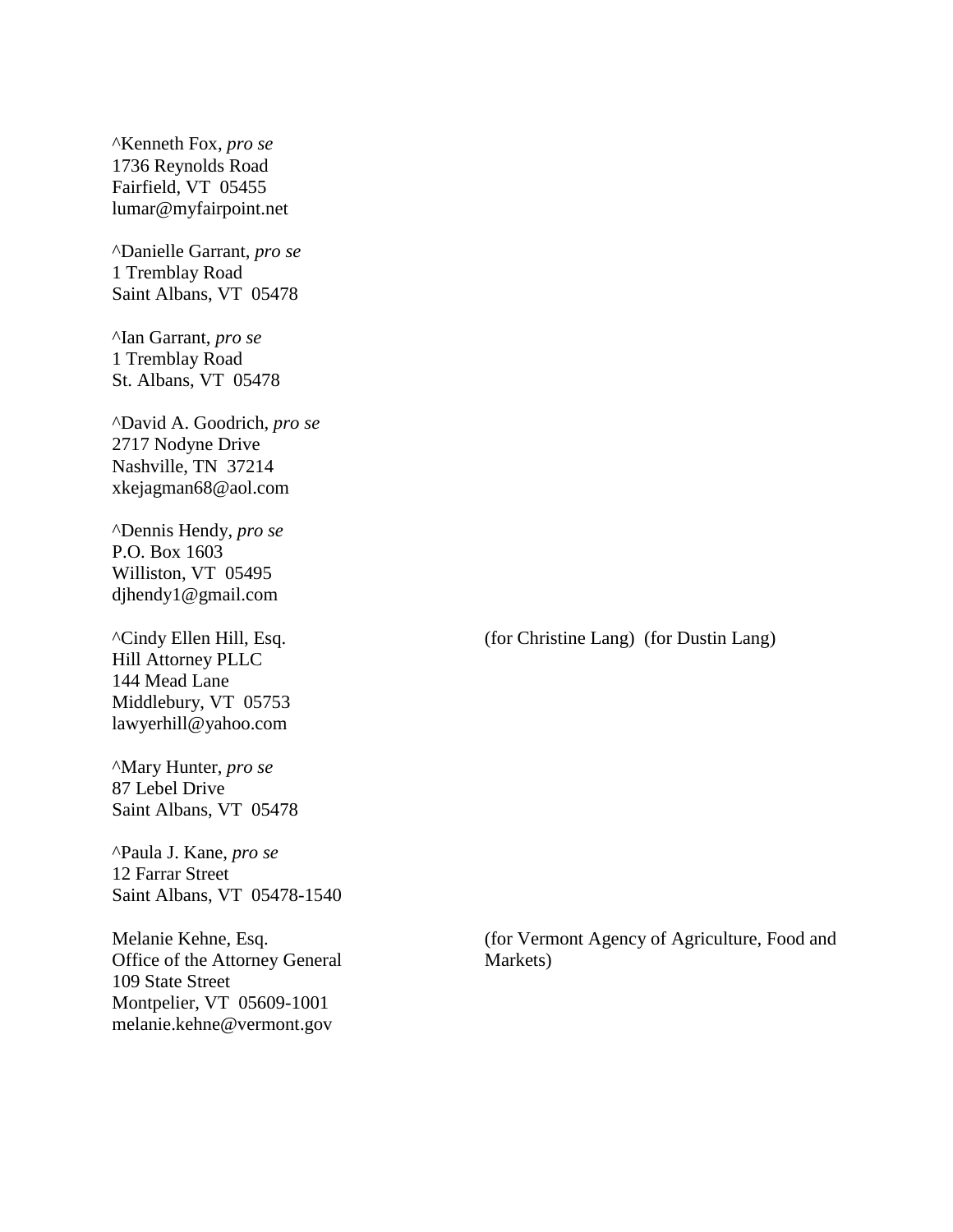Aaron Kisicki, Esq. Vermont Department of Public Service 112 State Street Montpelier, VT 05620-2601 aaron.kisicki@vermont.gov

^Judith Luneau, *pro se* 141 Sweet Hollow Road Sheldon, VT 05483 hillandale@gmail.com

^Patrick Luneau, *pro se* 141 Sweet Hollow Road Sheldon, VT 05483 hillandale@gmail.com

^Sara Luneau-Swan, *pro se* 141 Sweet Hollow Road Sheldon, VT 05483 hillandale@gmail.com

Owen McClain, Esq. Sheehey Furlong & Behm P.C. 30 Main Street P.O. Box 66 Burlington, VT 05402 omcclain@sheeheyvt.com

^Karen McLaughlin, *pro se* 90 Lebel Drive St. Albans, VT 05478 lkbmclaughlin@comcast.net

^Leo McLaughlin, *pro se* 90 Lebel Drive Saint Albans, VT 05478 lkbmclaughlin@comcast.net

Joseph S. McLean, Esq. Stitzel, Page & Fletcher, P.C. 171 Battery Street P.O. Box 1507 Burlington, VT 05402-1507 jmclean@firmspf.com

(for Vermont Department of Public Service)

(for Green Mountain Power Corporation)

(for Northwest Regional Planning Commission)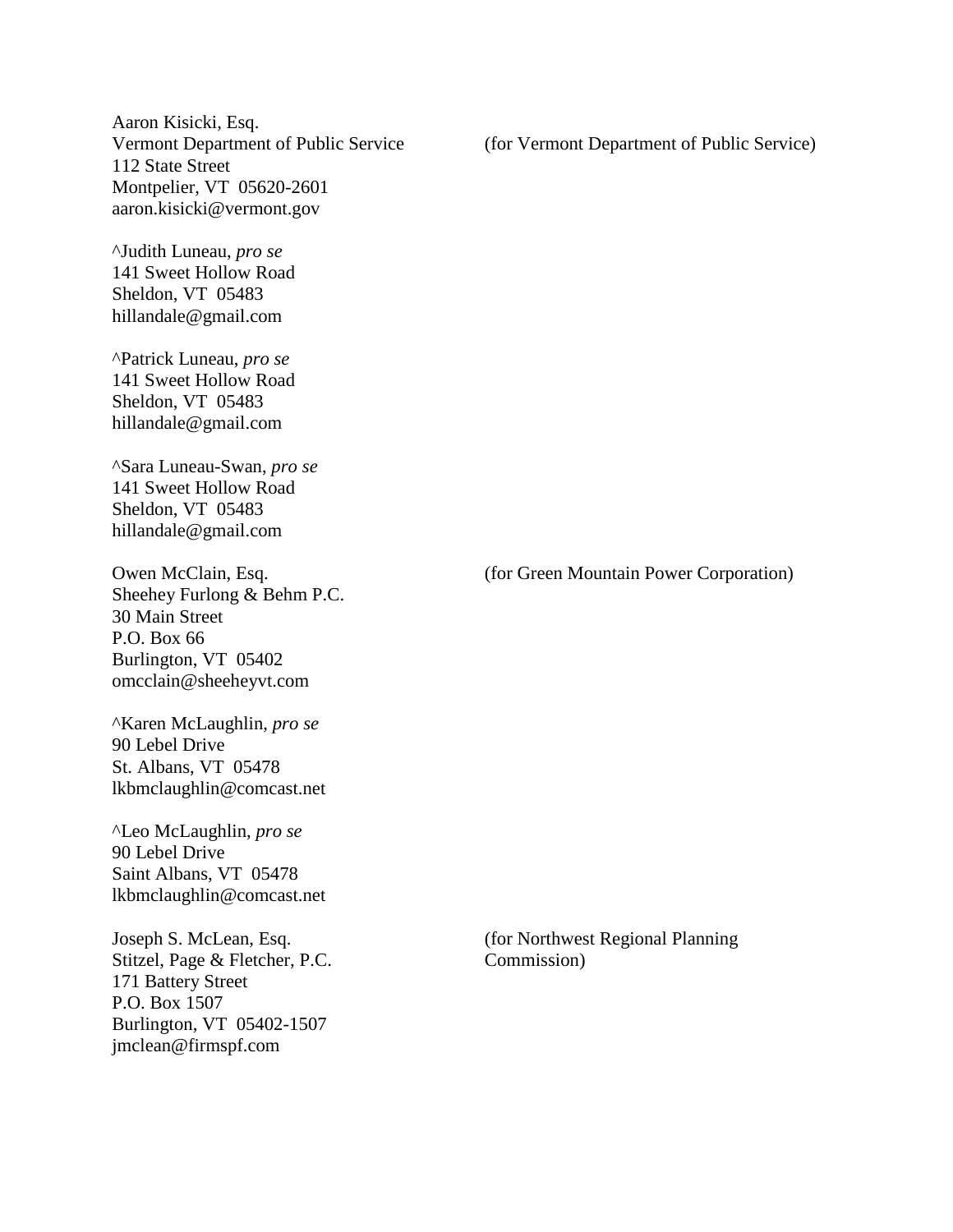^Frank B. Mehaffey, *pro se* 32 Lebel Drive St. Albans, VT 05478

^Kaye Mehaffey, *pro se* 32 Lebel Drive Saint Albans, VT 05478

^Patricia Messier, *pro se* 70 Sholan Road Saint Albans, VT 05478

^Dolores Nichols, *pro se* 15 Rocky Ridge Road St. Albans, VT 05478 doloresN81@comcast.net

^Kevin Nichols, *pro se* 15 Rocky Ridge Road Saint Albans, VT 05478 doloresN81@comcast.net

^Carolyn Palmer, *pro se* 63 Swanton Hill Road Fairfield, VT 05455

^Clark Palmer, *pro se* 63 Swanton Hill Road Fairfield, VT 05455

^Paula Pearsall, *pro se* 64 Lamoille Terrace Milton, VT 05468-3964 paulapearsall@myfairpoint.net

^Robert Perkins, *pro se* 573 Simone's Road Fairfield, VT 05455 perkinsrp@yahoo.com

^D. Gregory Pierce, *pro se* 12 Farrar Street St. Albans, VT 05478-1540 greg.pierce9@myfairpoint.net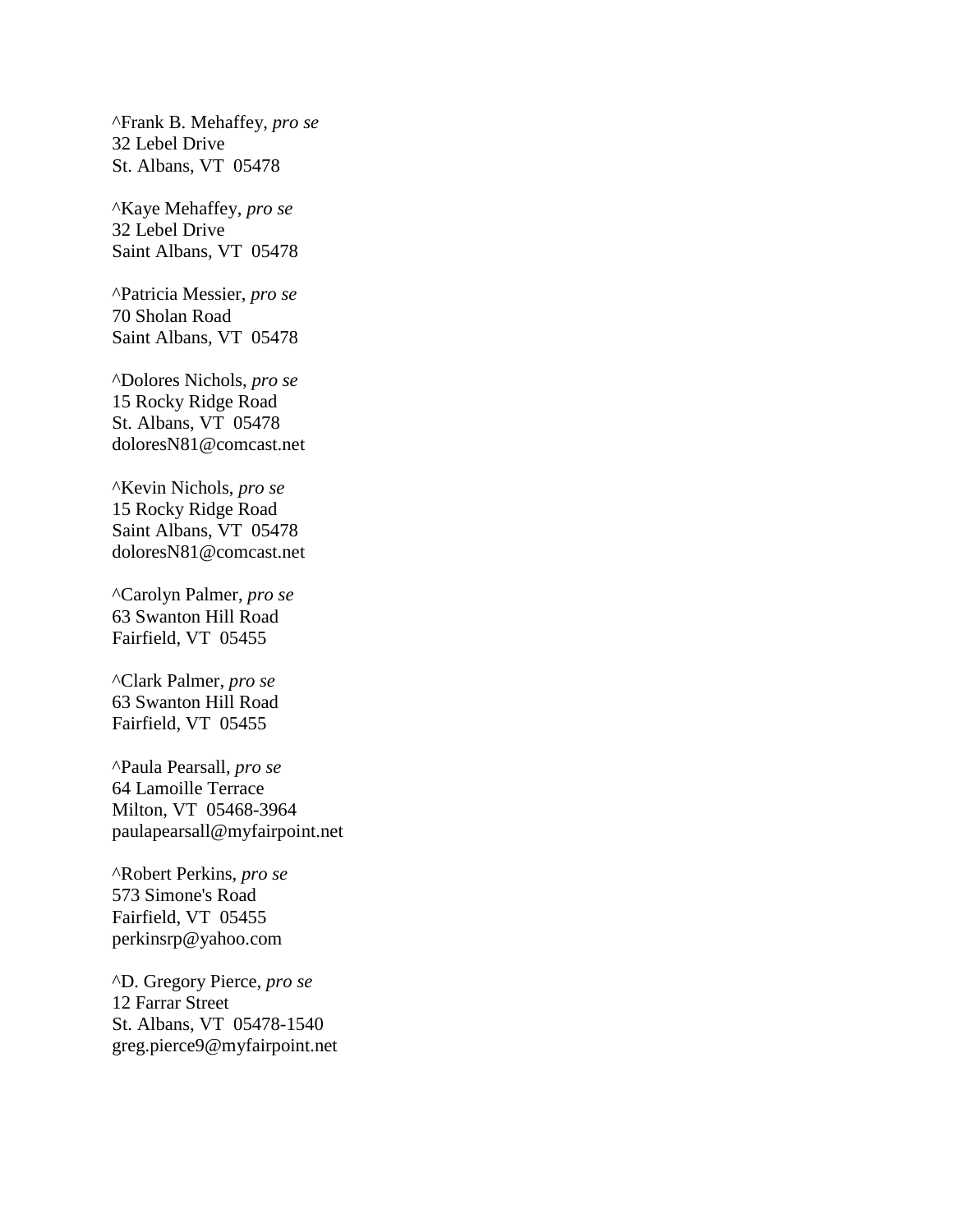^Gonzalo Pinacho Vermont National Guard Vermont National Guard 789 Vermont National Guard Road Colchester, VT 05446 gonzalo.pinacho.mil@mail.mil

^Todd W. Poirier, *pro se* 1992 Sheldon Road Saint Albans, VT 05478

^Patricia Rainville, *pro se* 1952 Sheldon Road St. Albans, VT 05478

^Jeanne Royer, *pro se* 2066 Sheldon Road Saint Albans, VT 05478-9704 jeanneroyer25@gmail.com

David W. Rugh, Esq. Stitzel, Page & Fletcher, P.C. 171 Battery Street P.O. Box 1507 Burlington, VT 05402-1507 drugh@firmspf.com

^Suzanne Seymour, *pro se* 448 White Camps Road Fairfield, VT 05455 planetmassagevermont@gmail.com

^Annette Smith Vermonters for a Clean Environment, Inc. 789 Baker Road Danby, VT 05739 vce@vce.org

^John A. Smith, *pro se* 1952 Sheldon Road Saint Albans, VT 05478 johna.smith@newtecgroup.net

^Terrance Smith, *pro se* 2070 Sheldon Road Saint Albans, VT 05478 (for Vermont National Guard)

(for Northwest Regional Planning Commission)

(for Vermonters for a Clean Environment, Inc.)